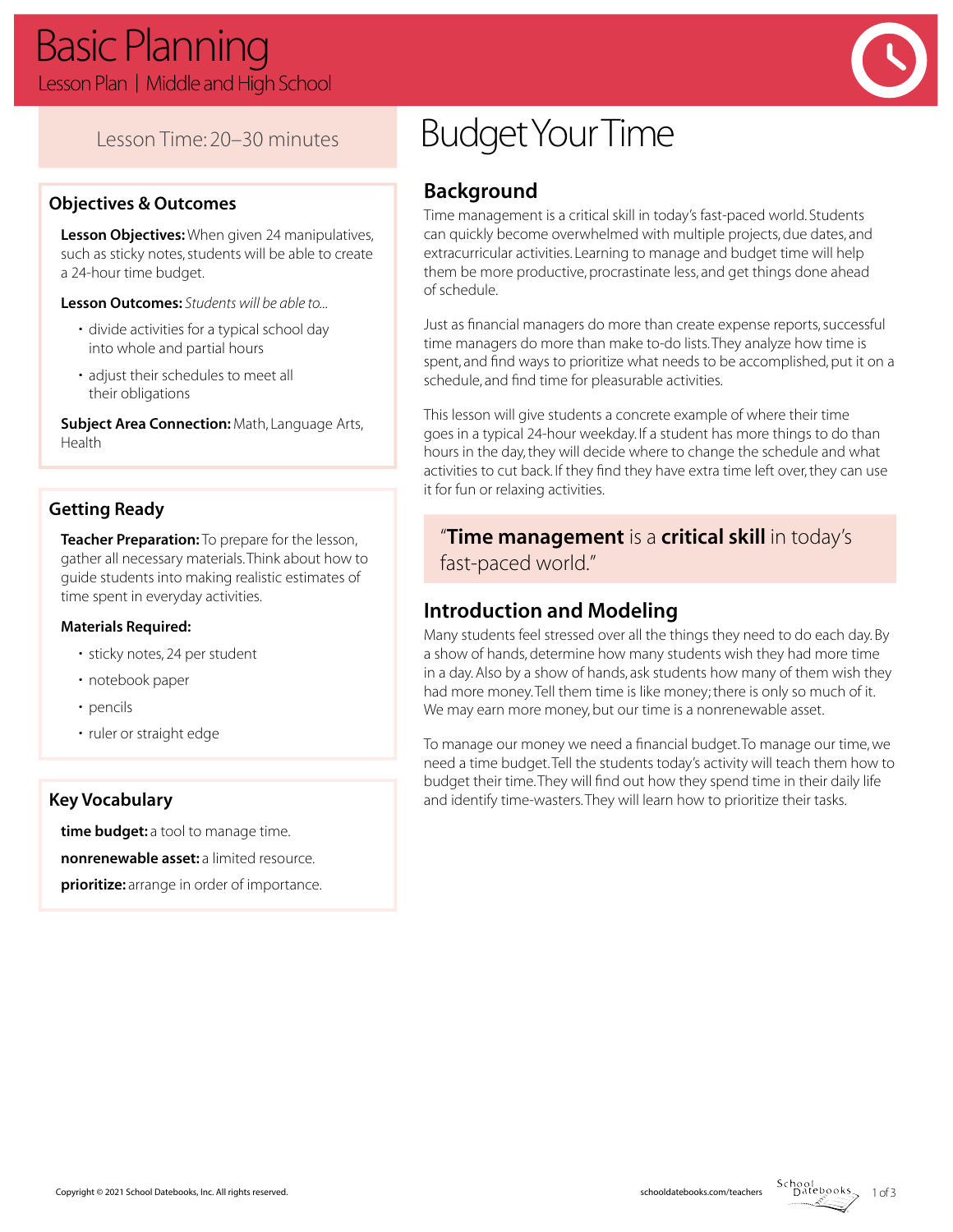# **Procedure**

- 1. Survey the students to find out how many feel stressed about all the things they need to do every day. Ask the students how many would like more hours in a day. Tell them that creating and using a time budget can help them feel as if they have more time to do the things they like.
- 2. Hand out 24 sticky notes to each student. Each sticky note represents one hour. Each student will also need notebook paper, a pencil, and a straight edge.
- 3. Have students divide their paper into two sections, one for a.m. and one for p.m. Using a straight edge, have them subdivide each section into twelve boxes.
- 4. The students will now place sticky notes in each box, and write an activity on the sticky note. For example, there should be seven or eight sticky notes labeled "sleep." There should be six or seven sticky notes labeled "school." They may cut the sticky notes in half to create 30 minute time periods.
- 5. Give the students several minutes to create their time budgets. If they say they do not have enough sticky notes, they must look at their time budget and make changes. They will see that giving up some activities may be necessary. If they have extra sticky notes, they may use it for pleasurable activities, such as socializing with friends.
- 6. Have partners compare and contrast their time budgets and collaborate to discover modifications to the schedule.
- 7. Have students write a new daily schedule using their time budget.

# **Discussion Questions**

- What activities besides sleeping and school did you discover use the most time?
- Explain some of the changes you found necessary to make in order to meet all of your priorities.
- Describe the benefits of using a time budget.
- Describe the most difficult part of creating your time budget.

# **Evaluation**

Students should write a short paragraph describing the process they used to decide how and where to place their sticky notes. They should write a second paragraph describing how they plan to stick with their time budget. What will they do if unexpected activities or responsibilities arise?

### **Tips for Tailoring This Lesson**

### For Higher Grade Levels **For Lower Grade Levels**

# • Have students time

- Have students extend their time budget to one full week.
- Have students use the weekly time budget and extend it to the current month and the current year.
- budget only the hours before and after school.
- Have students video record or orally respond to the evaluation task.